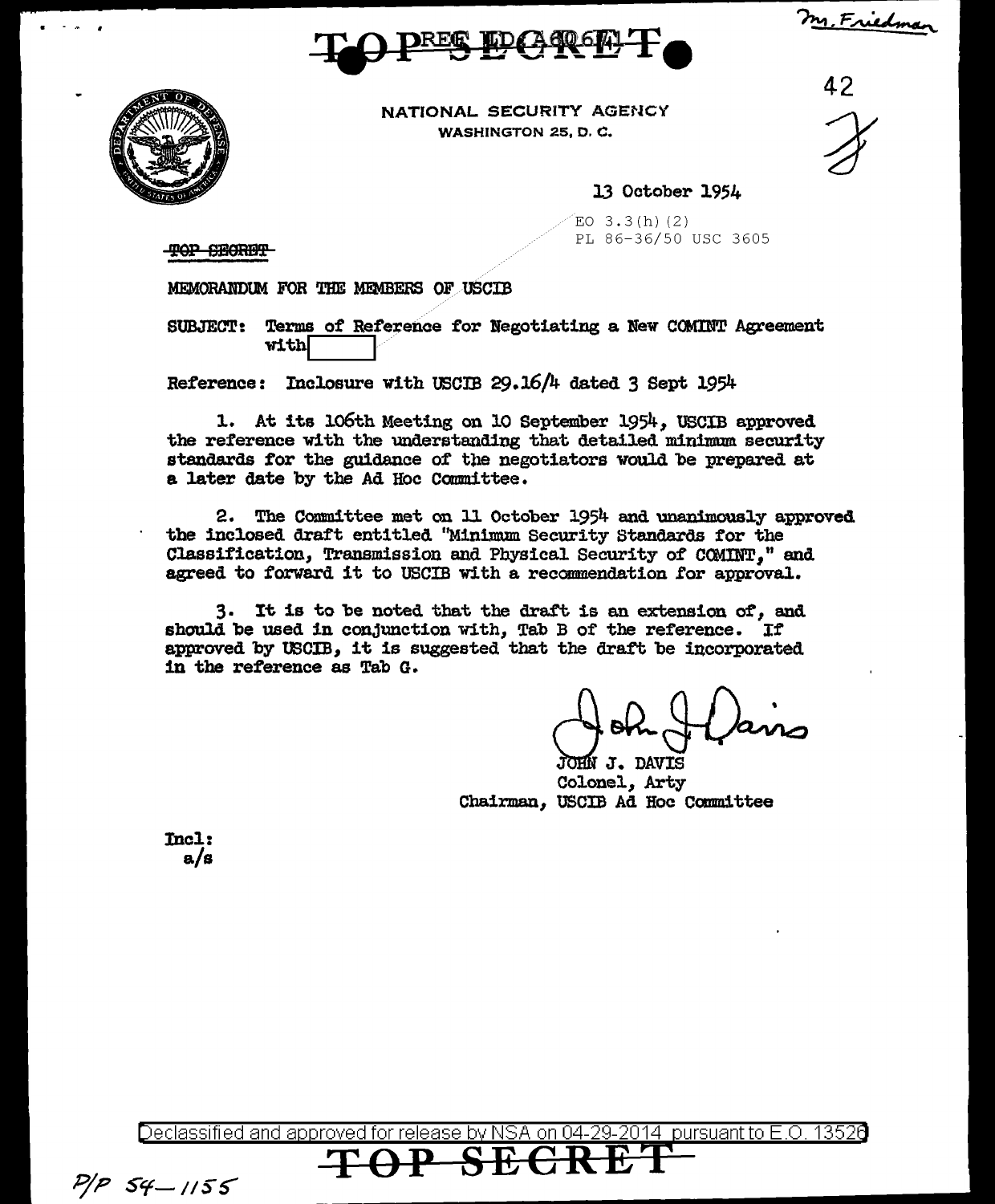# SE: 2695 Th Ti

EO 3.3(h)(2) PL 86-36/50 USC 3605

**TOP SECRET** 

#### MINIMUM SECURITY STANDARDS FOR THE CLASSIFICATION. TRANSMISSION AND PHYSICAL SECURITY OF COMINT

1. All COMINT resulting from the U.S.-**COMINT Agreement** will be classified as agreed between the COMINT authorities of both nations, and will be distributed only to those COMINT indoctrinated individuals who require it in the performance of their duties.

a. The U.S. will classify COMINT materials provided to as SECRET or TOP SECRET, according to content. Material classified as SECRET CODEWORD by the U.S. will normally be classified TOP SECRET for exchange with Non-codeword materials will be classified for this exchange in accordance with the appropriate U.S. classification, except that no COMINT material will be classified lower than SECRET.

The U.S. will accept COMINT materials from b. **classified** either in accordance with existing  $\sqrt{ }$ policy, or with U.S. agreement on application of para  $1$  above.

2. The COMINT authorities of each nation will insure against revelation of the source of COMINT resulting from the agreement by carefully controlled handling procedures for every sheet of paper containing results from. or disclosing the existence of this agreement; and, if deemed desirable, special supplementary codewords will also be used.

 $3.$  The U.S. and will use agreed exchange designators to cover the following aspects of  $\theta$ . S. COMINT liaison under the terms of the agreement:

a. COMINT materials (including results derived therefrom) provided (including U.K. produced items) which can be integrated by the U.S. td

**TAB G** 

## TOP SECRET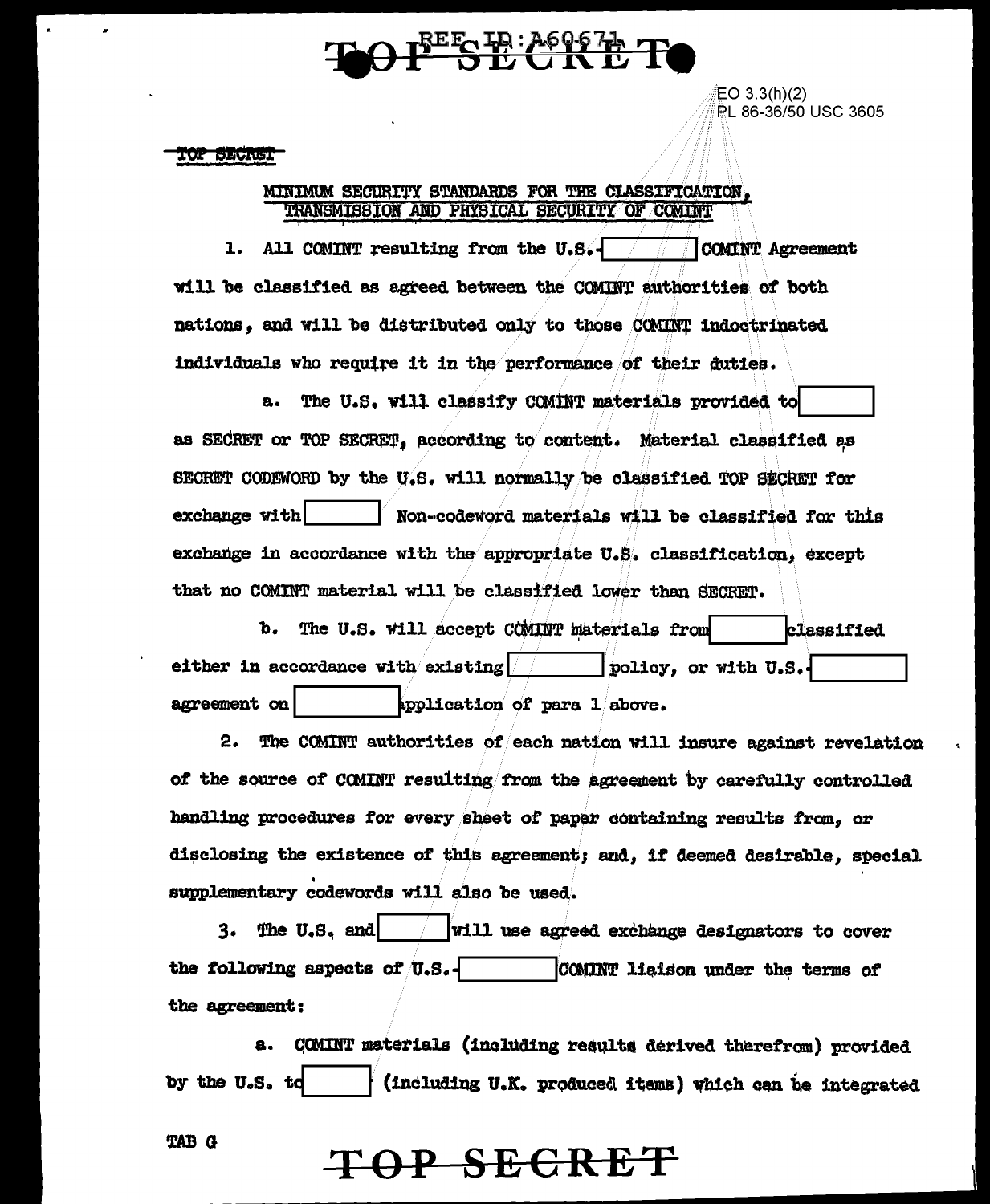

'jEO 3.3(h)(2) PL 86-36/50 USC 3605

#### TOP SECRET

into COMM products.

b. COMINT materials (including results derived therefrom) provided by the U.S. to **function** which must be given special handling, and which cannot be passed to other than  $\Box$  personnel without prior specific consent of the U.S.

c. COMINT materials provided by  $|$  to the U.S.  $\text{Tr}$  |  $\text{agrees}$  to use supplementary codewords as in 2 above, such codewords may be used to cover, insofar as practicable, these aspects of U.S.-  $\vert$  COMINT liaison.)

 $+$ . If  $|$   $\blacksquare$   $\blacksquare$  desires to use some device or special handling procedure for protection of COMINT source instead of supplementary codewords, and does not want individual sheets of material marked with agreed exchange designators, it shall be permissible to use the designator on the cover sheet(s) only for each shipment of material. In this event the U.S. must be assured that all such material will receive limited and controlled handling and distribution within the  $|$  COMINT activity.

5. Documents containing COMINT information should be double-wrapped and addressed to a COMINT indoctrinated officer (by name, not function); the inner envelope should bear the appropriate security classification. As a minimum security requirement, such documents must be sent by hand of officer or by a secure courier service.

a. Documents from the U.S. to  $\vert$  will be addressed to a designated *COMINT* recipient, and will be transmitted to such

2

## **TOP SECRET**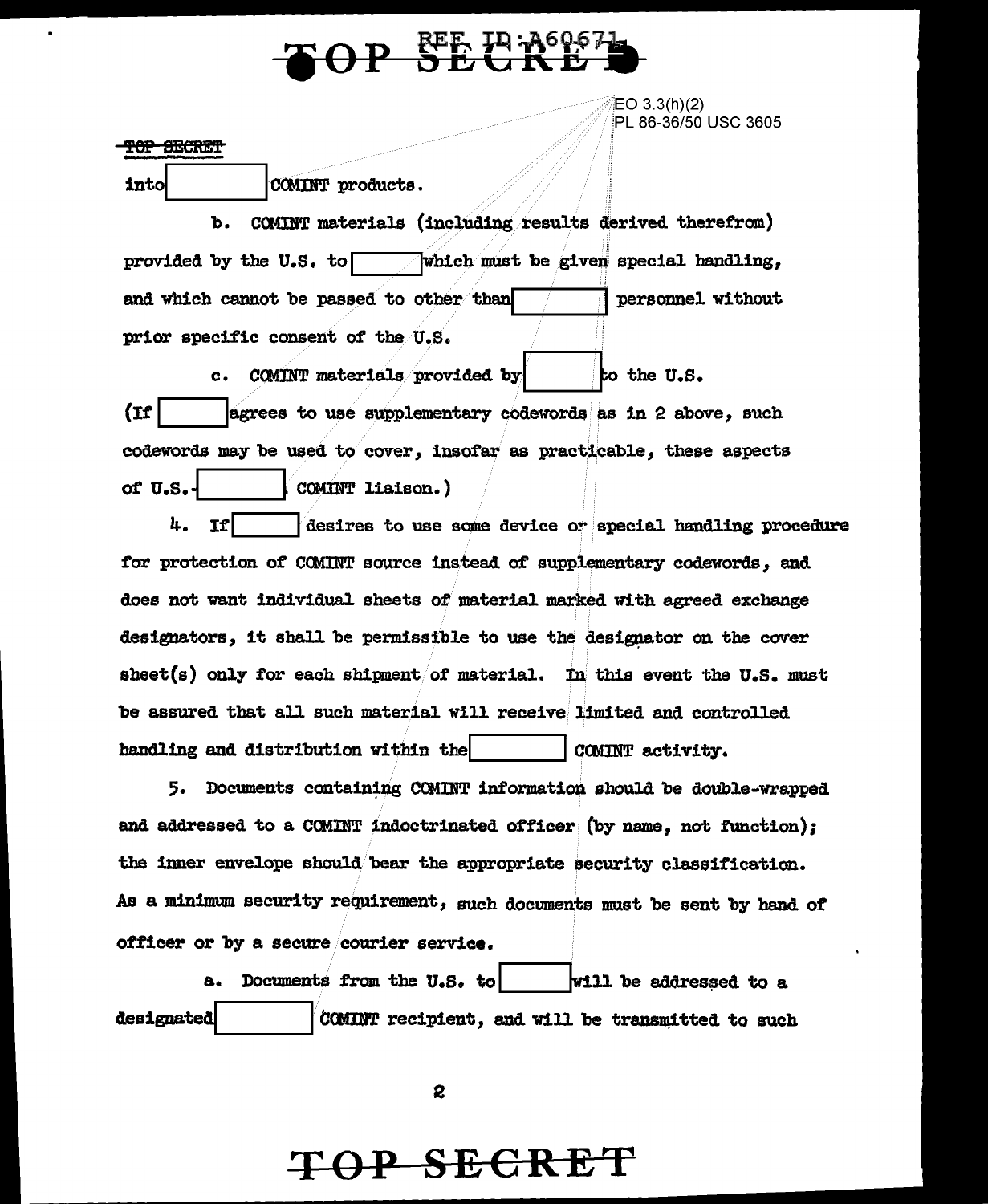## P SECRE

EO 3.3(h)(2) PL 86-36/50 USC 3605

#### **TOP SECRET**

recipient through the NSA Liaison Officer in The NSA Liaison Officer will receive from the recipient properly executed receipts for all materials delivered.

to the U.S. will be addressed to and b. Documents from delivered to the NSA Liaison Officer in He will receipt for all materials so received.

6. If COMINT material is transmitted within either nation by electrical means or by any physical means not completely secure. it must be encrypted in a secure cryptographic system reserved exclusively for this requirement. The COMINT authorities of each nation must additionally insure that when COMINT is transmitted to the other it is encrypted in a cryptographic system specially approved by COMINT authorities of the other nation.

a. Electrical communications between the U.S. and COMINT organizations will be so arranged that it will not be possible to identify such communications as being between the respective COMINT organizations.

b. The U.S. will establish a private crypto system for direct communications between the NSA Liaison Officer and the Director, NSA. This system will be the exclusive channel for passing communications which must be handled in COMINT channels only.

c. Messages from to the U.S. will be passed via channels specifically agreed upon between the U.S. and

3

### <del>OP SECRE</del>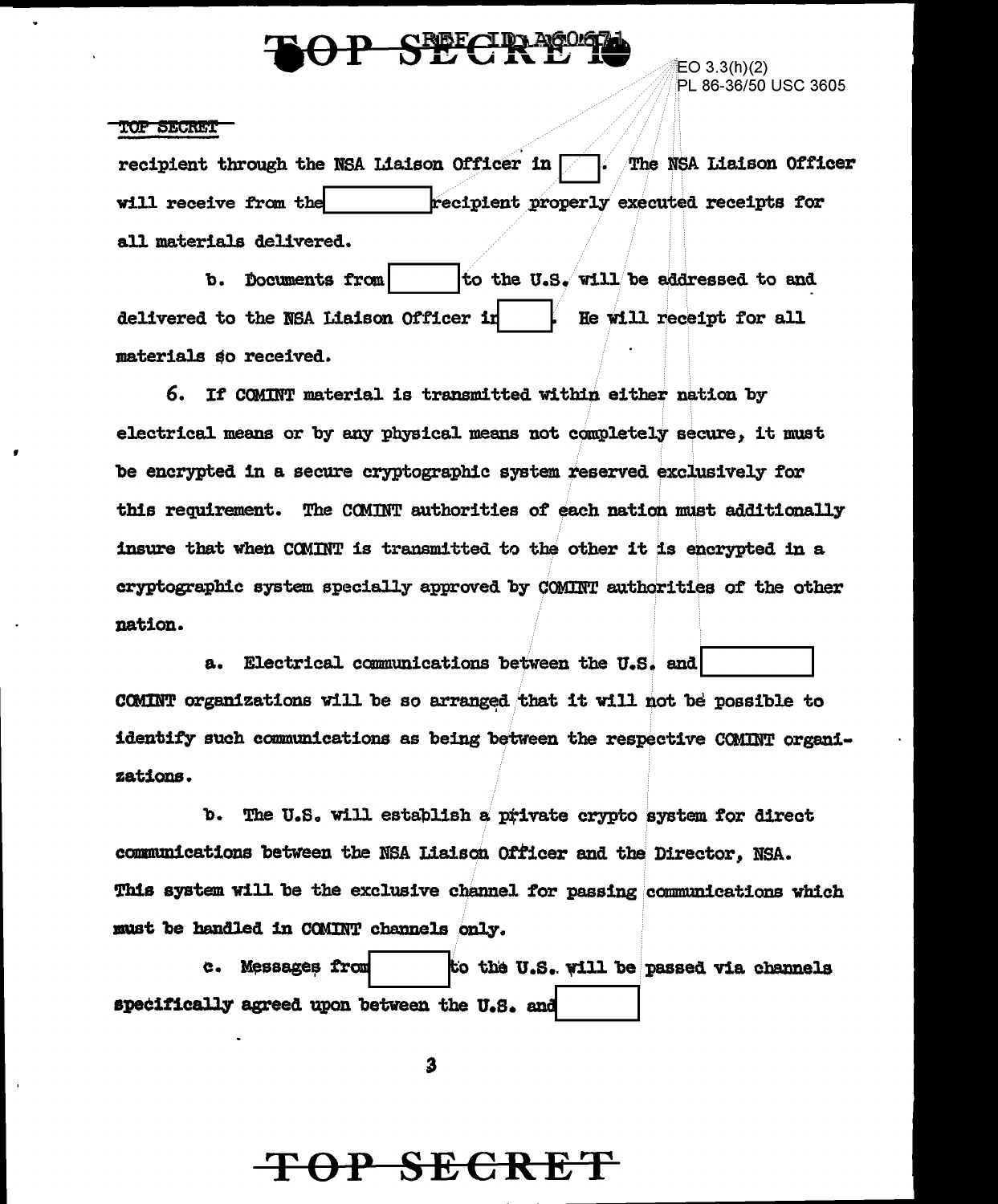

#### TOP SECRET

 $\bullet$ 

7. The highest standard of physical security must be applied to the custody of COMINT by all persons authorized to receive it. Normally, except when in transit under conditions prescribed herein. COMINT materials and communications relating thereto must at all times be:

a. under the direct surveillance of a COMINT indoctrinated person responsible for their safe-keeping, or

b. locked in a three-combination safe accessible only to COMINT indoctrinated personnel, or

c. stored in a locked compartment which is under constant surveillance by an armed sentry and which is accessible only to COMINT  $EO 3.3(h)(2)$ indoctrinated personnel. PL 86-36/50 USC 3605

8. COMINT documents must be destroyed as soon as they have ceased to be of use. This is particularly important under hazardous conditions.

9. In order that necessary operational use can be made of certain agreed types of low-level tactical COMINT (such as direction finder bearings and plain text messages - Category I COMINT) on which immediate action must obviously be taken in combat operations, the U.S. or National Authorities may permit the dissemination of such COMINT at a classification not below CONFIDENTIAL, to unindoctrinated recipients who need to know.

10. In exceptional instances where it is essential for immediate operational purposes, information based on COMINT may, as specifically authorized by appropriate National COMINT authority, be disseminated to unindoctrinated individuals, provided the source is not disclosed. Where

4

# TOP SECRET